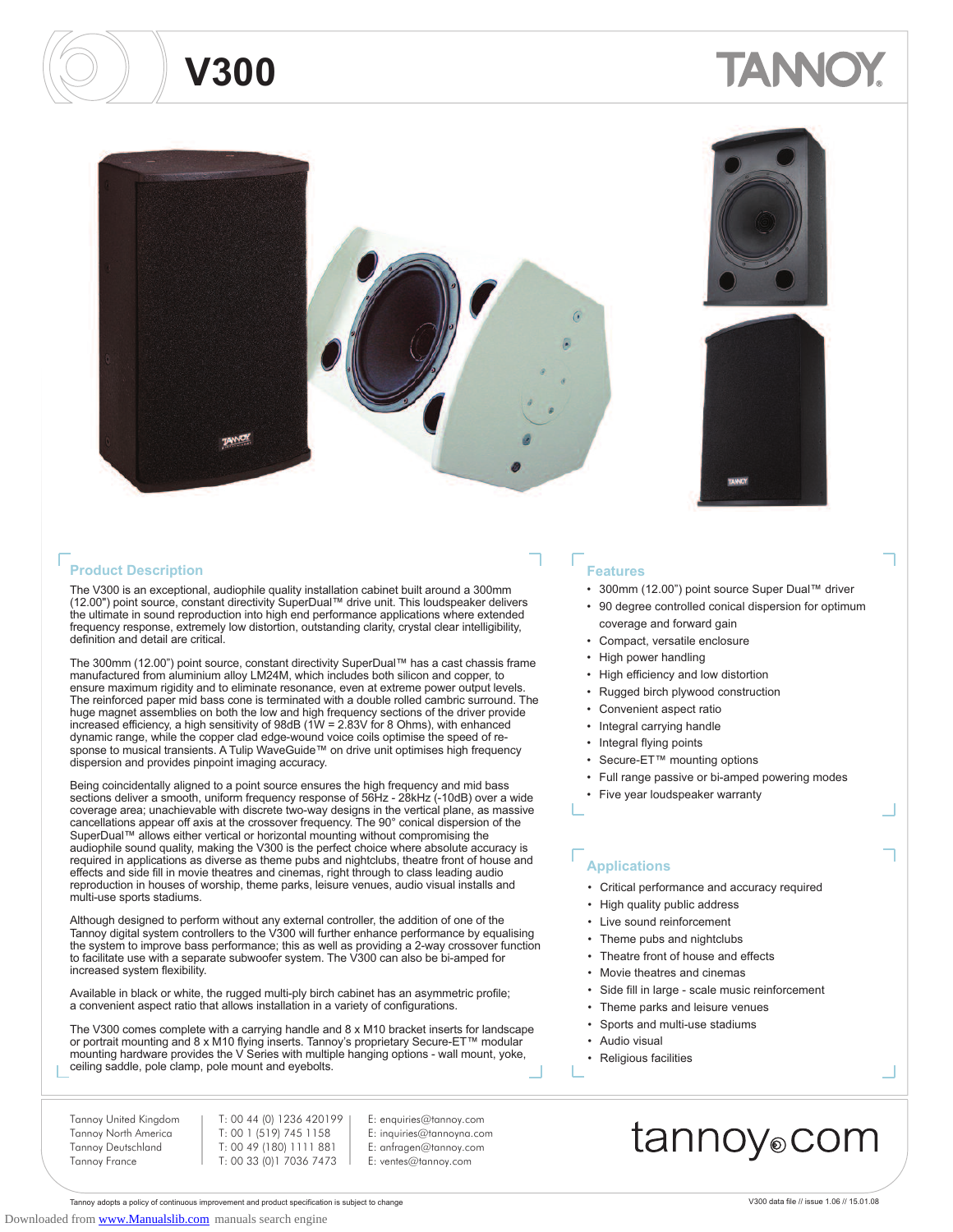# **TANK**

### **TECHNICAL SPECIFICATIONS**

| <b>System</b>                                                                          |                               | V300                                                                                                                   |                                   | <b>System</b>                                                                                                                                                                                    | V300                                      |
|----------------------------------------------------------------------------------------|-------------------------------|------------------------------------------------------------------------------------------------------------------------|-----------------------------------|--------------------------------------------------------------------------------------------------------------------------------------------------------------------------------------------------|-------------------------------------------|
| <b>System Type</b>                                                                     |                               | Full Range - Vented                                                                                                    |                                   | 10% Full Power (14.14V)<br>250Hz                                                                                                                                                                 | 2nd F<br>0.63%                            |
|                                                                                        |                               | 70Hz - 22kHz                                                                                                           |                                   | 1kHz                                                                                                                                                                                             | 0.92                                      |
|                                                                                        | Frequency Response (-3dB) (1) |                                                                                                                        |                                   | 10kHz                                                                                                                                                                                            | 1.45%                                     |
| Frequency Range (-10dB) (1)                                                            |                               | 56Hz - 28kHz                                                                                                           |                                   | 1% Full Power (4.47V)                                                                                                                                                                            | 2nd F                                     |
| System Sensitivity (1W $@1m$ ) <sup>(2)</sup> 98dB (1W = 2.83V for 8 Ohms)             |                               |                                                                                                                        |                                   | 250Hz<br>1kHz                                                                                                                                                                                    | 0.32%<br>0.28%                            |
| Dispersion (-6dB)                                                                      |                               | 90 degrees conical                                                                                                     |                                   | 10kHz                                                                                                                                                                                            | 0.41%                                     |
|                                                                                        |                               |                                                                                                                        |                                   | <b>Construction</b>                                                                                                                                                                              |                                           |
| <b>Driver Complement</b>                                                               |                               | directivity Super Dual™                                                                                                | 1 x 300mm (12.00") constant       | <b>Enclosure</b>                                                                                                                                                                                 | 44.5<br>15 <sub>mr</sub><br>with 1        |
| <b>Crossover</b>                                                                       |                               | Passive 1.8kHz<br>Product can be reconfigured<br>for bi-amped operation.<br>Bi-amp system parameters<br>in user manual |                                   | Finish                                                                                                                                                                                           | Textu<br>custo<br>Foam<br>perfo           |
| Directivity Factor (Q)                                                                 |                               |                                                                                                                        | 7.4 averaged 1kHz to 10kHz        | <b>Connectors</b>                                                                                                                                                                                | $2 \times S$                              |
| Directivity Index (DI)                                                                 |                               |                                                                                                                        | 8.4 averaged 1kHz to 10kHz        | <b>Optional Accessories</b>                                                                                                                                                                      | Black<br>steel                            |
| Rated Maximum SPL (2)<br>Passive - Full Range<br>Biamp (LF)<br>Biamp (HF)              |                               | Average<br>122dB<br>122dB<br>122.5dB                                                                                   | Peak<br>128dB<br>128dB<br>128.5dB | <b>Fittings</b>                                                                                                                                                                                  | Rece<br>Blank<br>of a 3<br>8 x M<br>lands |
| <b>Power Handling</b>                                                                  |                               |                                                                                                                        |                                   |                                                                                                                                                                                                  | 8 x M                                     |
|                                                                                        | Average                       | Programme                                                                                                              | Peak                              | <b>Dimensions</b>                                                                                                                                                                                | 590m                                      |
| Passive - Full Range                                                                   | 250W                          | 500W                                                                                                                   | 1000W                             |                                                                                                                                                                                                  | 23.23                                     |
| Biamp (LF)<br>Biamp (HF)                                                               | 250W<br>70W                   | 500W<br>140W                                                                                                           | 1000W<br>280W                     | Weight                                                                                                                                                                                           | 34 Kg                                     |
|                                                                                        |                               |                                                                                                                        |                                   |                                                                                                                                                                                                  |                                           |
| <b>Recommended Amplifier Power</b><br>Passive - Full Range<br>Biamp (LF)<br>Biamp (HF) |                               | 500W @ 8 Ohms<br>500W @ 8 Ohms<br>140W @ 8 Ohms                                                                        |                                   | Notes:<br>(1) Average over stated bandwidth. Measured at 1 metre on<br>(2) Unweighted pink noise input, measured at 1 metre in an a<br>A full range of measurements, performance data, CLF and E |                                           |
| <b>Nominal Impedance</b>                                                               |                               |                                                                                                                        |                                   | www.tannoy.com<br>Full independent verification of published specifications carri<br>obtained from the downloads section of www.tannoy.com                                                       |                                           |

| Svstem                      | V300                     |                                                                                                                                                                                                                |  |  |
|-----------------------------|--------------------------|----------------------------------------------------------------------------------------------------------------------------------------------------------------------------------------------------------------|--|--|
| 10% Full Power (14.14V)     | 2nd Harmonic             | 3rd Harmonic                                                                                                                                                                                                   |  |  |
| 250Hz                       | 0.63%                    | 0.08%                                                                                                                                                                                                          |  |  |
| 1kHz                        | 0.92%                    | 0.20%                                                                                                                                                                                                          |  |  |
| 10kHz                       | 1.45%                    | 0.17%                                                                                                                                                                                                          |  |  |
| 1% Full Power (4.47V)       | 2nd Harmonic             | 3rd Harmonic                                                                                                                                                                                                   |  |  |
| 250Hz                       | 0.32%                    | 0.02%                                                                                                                                                                                                          |  |  |
| 1kHz                        | 0.28%                    | 0.02%                                                                                                                                                                                                          |  |  |
| 10kHz                       | 0.41%                    | 0.08%                                                                                                                                                                                                          |  |  |
| Construction                |                          |                                                                                                                                                                                                                |  |  |
| <b>Enclosure</b>            |                          | 44.5 litre vented and internall braced<br>15mm (0.62") birch plywood cabinet<br>with 15mm (0.62") MDF front baffle.                                                                                            |  |  |
| Finish                      |                          | Textured black or white paint, with<br>custom colours on request.<br>Foam covered, powder coated<br>perforated steelgrille                                                                                     |  |  |
| <b>Connectors</b>           | 2 x Speakon NL4MP in/out |                                                                                                                                                                                                                |  |  |
| <b>Optional Accessories</b> | steel grille             | Black or white power coated perforated                                                                                                                                                                         |  |  |
| <b>Fittings</b>             |                          | Recessed rear mounted carry handle<br>Blanking plate allows installation<br>of a 35mm pole-mounting socket<br>8 x M10 bracket inserts allowing for<br>landscape or portrait mounting<br>8 x M10 flying inserts |  |  |
| <b>Dimensions</b>           |                          | 590mm x 370mm x 375mm (H x W x D)<br>23.23 x 14.57 x 14.76" (H x W x D)                                                                                                                                        |  |  |
|                             |                          |                                                                                                                                                                                                                |  |  |

(1) Average over stated bandwidth. Measured at 1 metre on axis. (2) Unweighted pink noise input, measured at 1 metre in an anechoic chamber

A full range of measurements, performance data, CLF and Ease™ Data can be downloaded from www.tannoy.com

Full independent verification of published specifications carried out by NWAA Labs, California can also be obtained from the downloads section of www.tannoy.com

Tannoy operates a policy of continuous research and development. The introduction of new materials or<br>manufacturing methods will always equal or exceed the published specifications, which Tannoy reserves the<br>right to alter

Н

٢

Biamp (HF)

| <b>Ordering Information</b>                                                                 |                                                                                                           |                                                                                                        |                       |                         |  |
|---------------------------------------------------------------------------------------------|-----------------------------------------------------------------------------------------------------------|--------------------------------------------------------------------------------------------------------|-----------------------|-------------------------|--|
| <b>PART NUMBER</b>                                                                          | <b>MODEL NAME</b>                                                                                         |                                                                                                        | <b>COLOUR</b>         | <b>PACKED QUANTITY</b>  |  |
| 8001 2640<br>8001 2680                                                                      | V300<br>V300                                                                                              |                                                                                                        | <b>Black</b><br>White |                         |  |
|                                                                                             |                                                                                                           |                                                                                                        |                       |                         |  |
| Tannoy United Kingdom<br>Tannoy North America<br><b>Tannoy Deutschland</b><br>Tannoy France | T: 00 44 (0) 1236 420199<br>T: 00 1 (519) 745 1158<br>T: 00 49 (180) 1111 881<br>T: 00 33 (0) 1 7036 7473 | E: enquiries@tannoy.com<br>E: inquiries@tannoyna.com<br>E: anfragen@tannoy.com<br>E: ventes@tannoy.com |                       | tannoy <sub>o</sub> com |  |

Tannoy adopts a policy of continuous improvement and product specification is subject to change V300 data file // issue 1.06 // 15.01.08

Passive - Full Range and a 8 Ohms Biamp (LF) 8 Ohms<br>Biamp (HF) 8 Ohms

 $\overline{\phantom{0}}$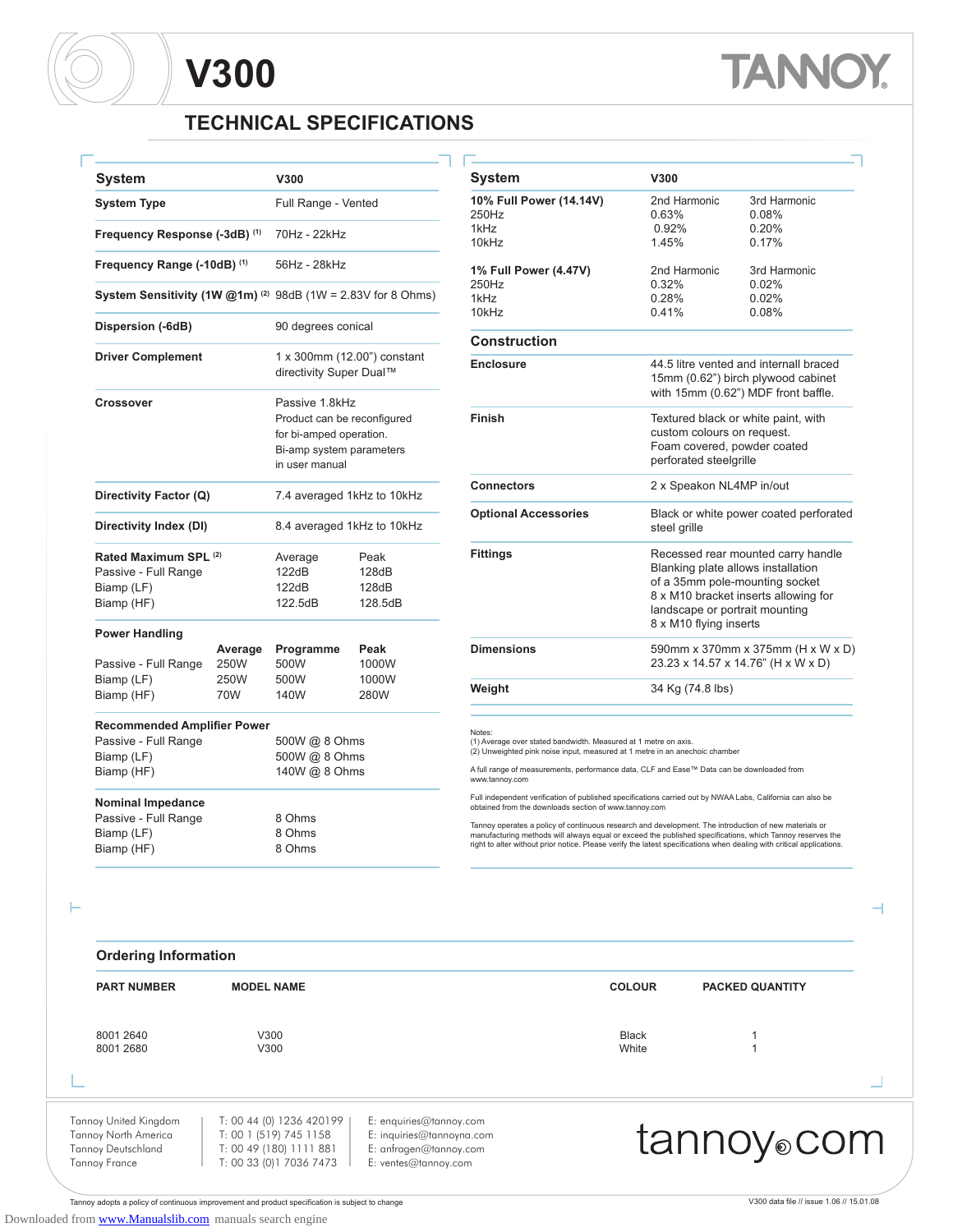### **PERFORMANCE MEASUREMENTS**

**V300**



Tannoy adopts a policy of continuous improvement and product specification is subject to change V300 data file // issue 1.06 // 15.01.08

**TANNO**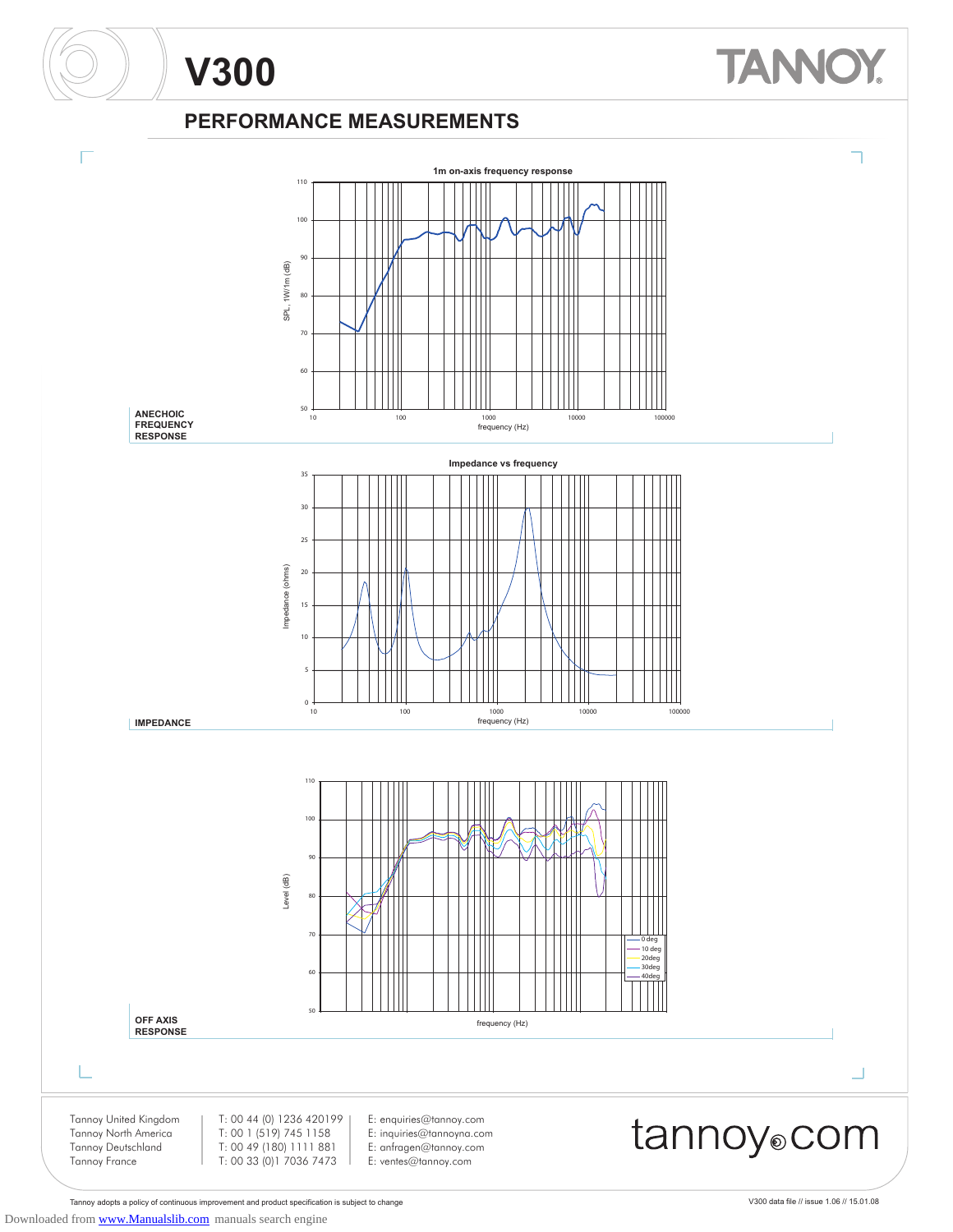#### **PERFORMANCE MEASUREMENTS**



Tannoy adopts a policy of continuous improvement and product specification is subject to change V300 data file // issue 1.06 // 15.01.08 Downloaded from [www.Manualslib.com](http://www.manualslib.com/) manuals search engine

**TANNOY**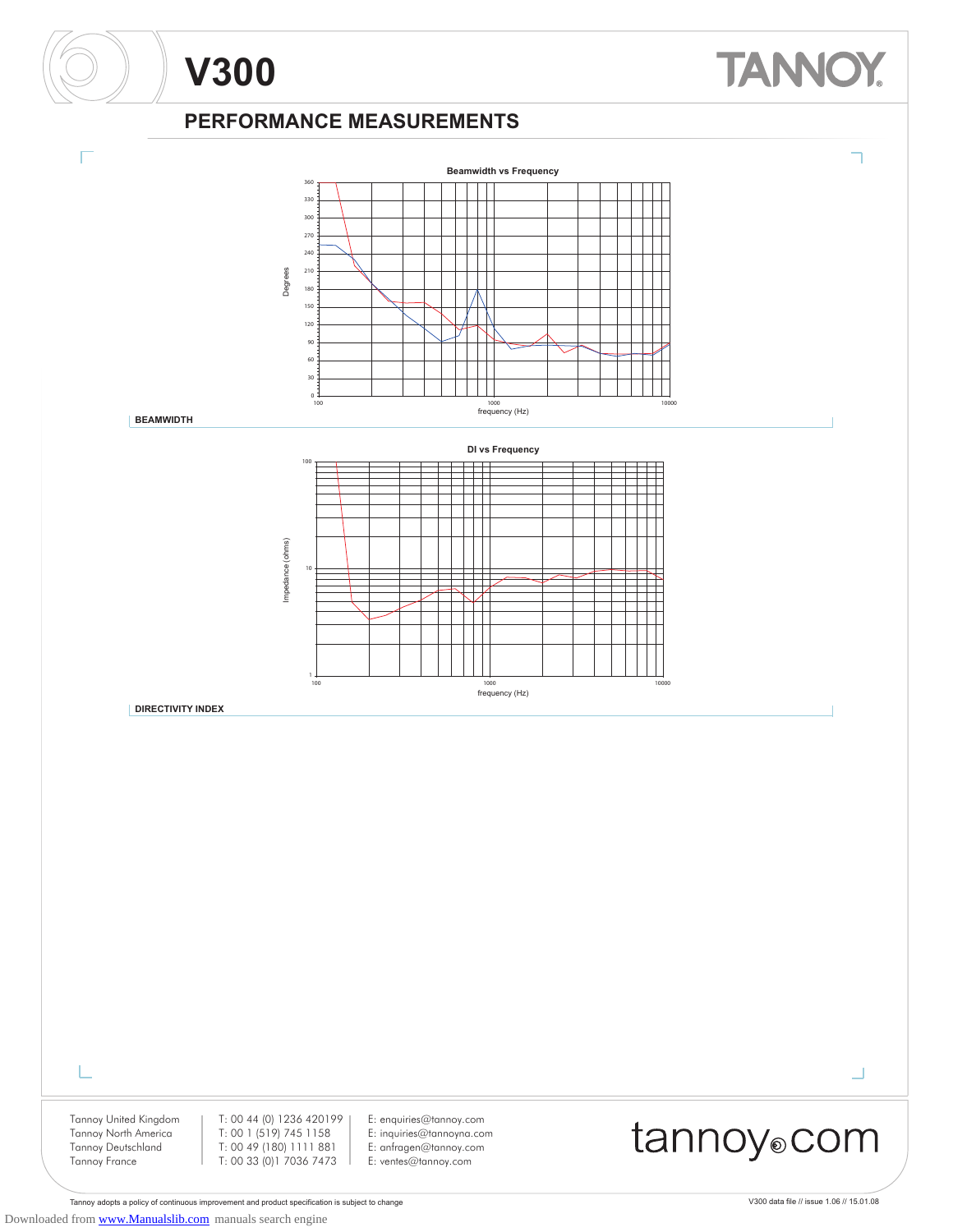### **PERFORMANCE MEASUREMENTS** POLAR PLOTS (1/3 OCTAVE) (1/2



Tannoy adopts a policy of continuous improvement and product specification is subject to change V300 data file // issue 1.06 // 15.01.08 Downloaded from [www.Manualslib.com](http://www.manualslib.com/) manuals search engine

**V300**

**TANNOY**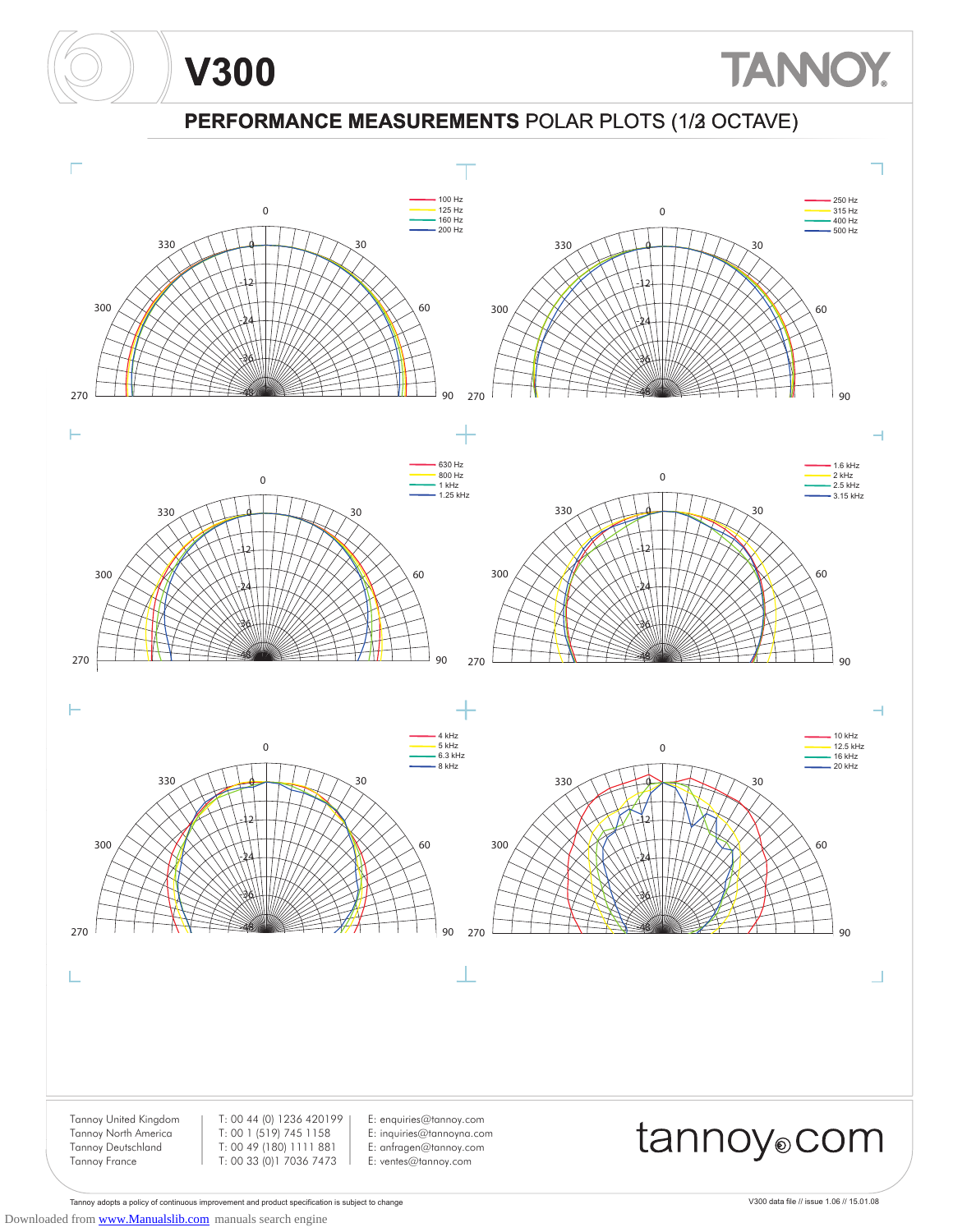### **PERFORMANCE MEASUREMENTS** POLAR PLOTS (1/2 OCTAVE)



Tannoy adopts a policy of continuous improvement and product specification is subject to change V300 data file // issue 1.06 // 15.01.08 Downloaded from [www.Manualslib.com](http://www.manualslib.com/) manuals search engine

**V300**

**TANNOY**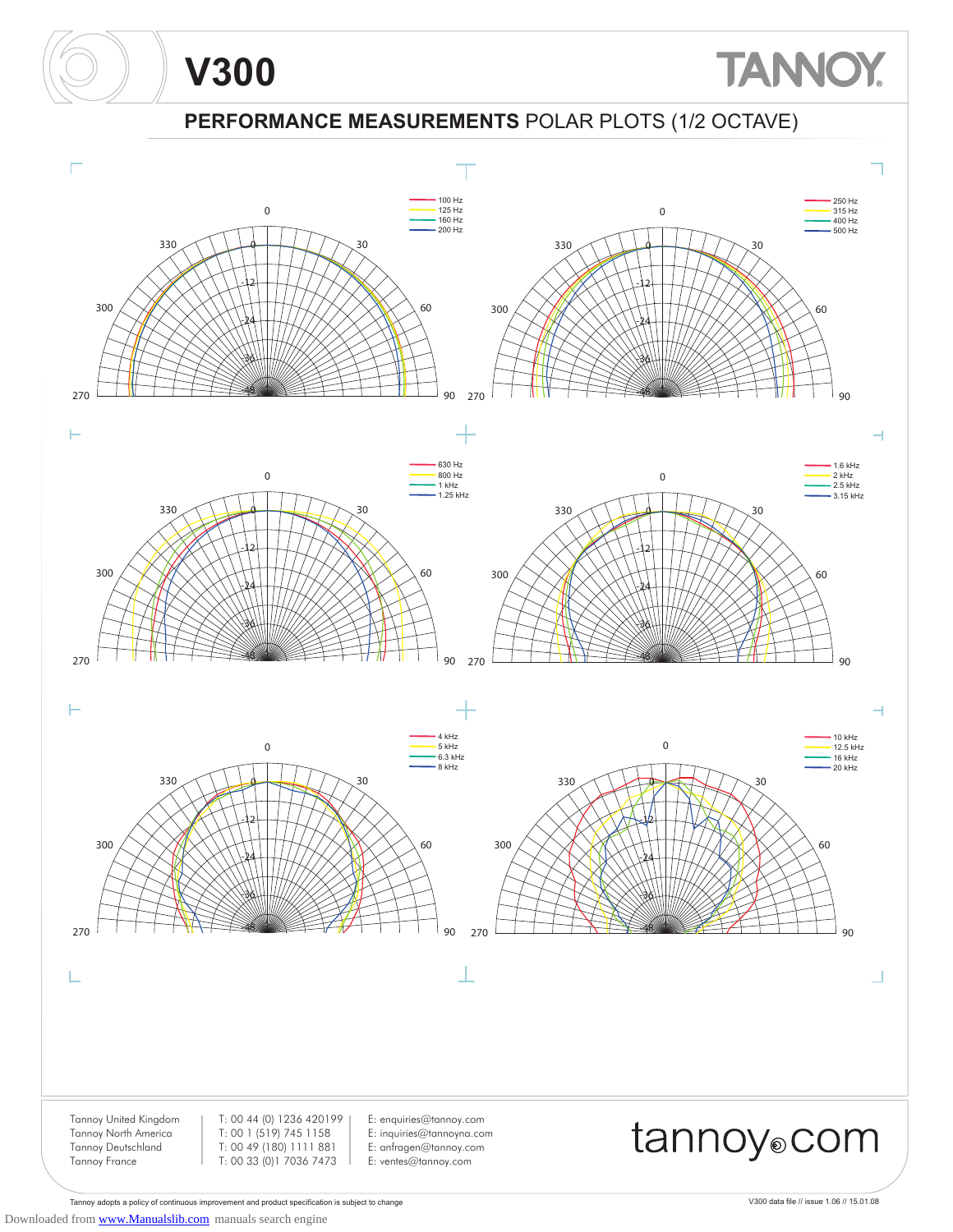#### **DIMENSIONAL SKETCHES**



Tannoy adopts a policy of continuous improvement and product specification is subject to change V300 data file // issue 1.06 // 15.01.08 Downloaded from [www.Manualslib.com](http://www.manualslib.com/) manuals search engine

**TANNOY.**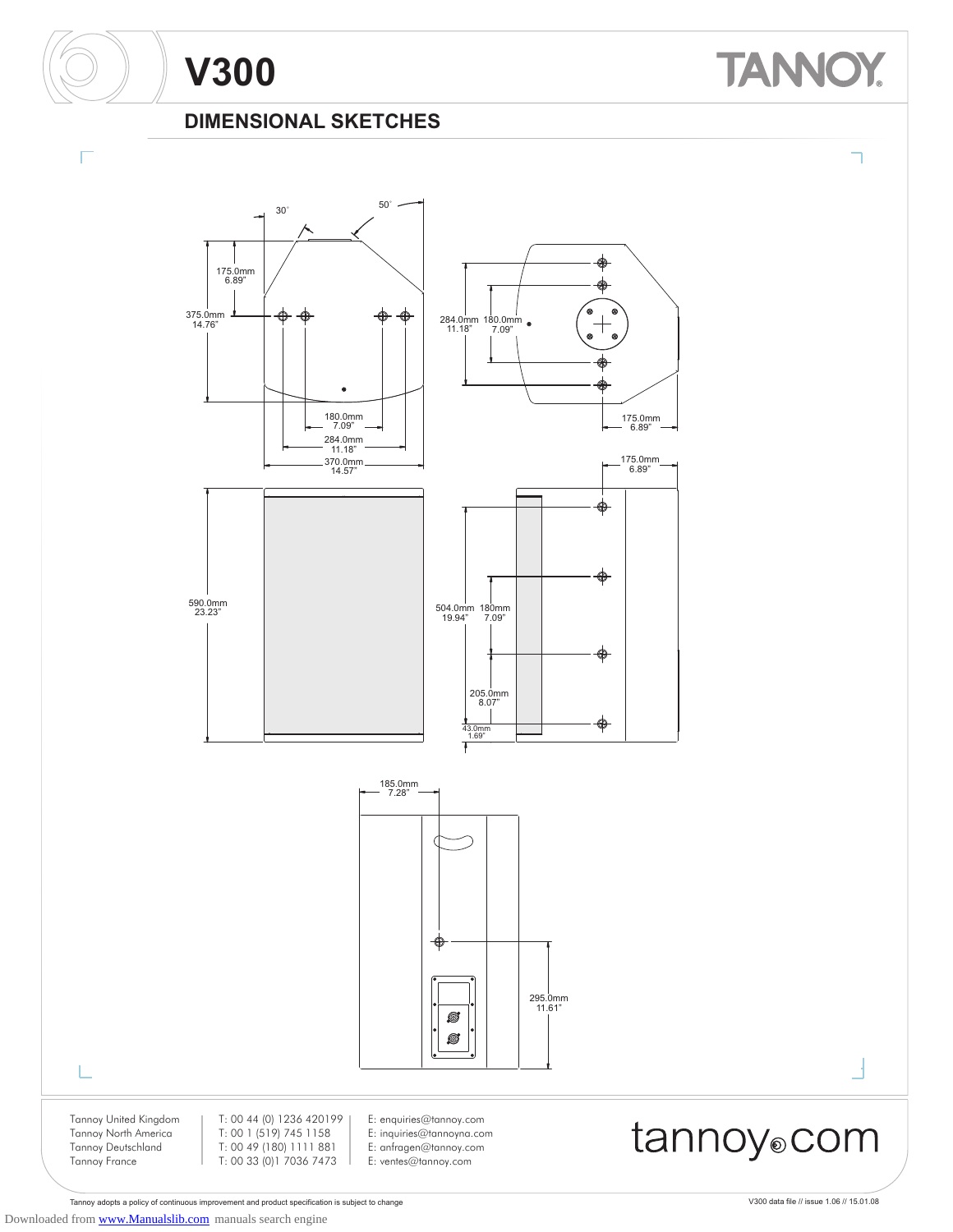# **TANNO**

### **MOUNTING OPTIONS & HARDWARE**



Tannoy adopts a policy of continuous improvement and product specification is subject to change V300 data file // issue 1.06 // 15.01.08

Downloaded from [www.Manualslib.com](http://www.manualslib.com/) manuals search engine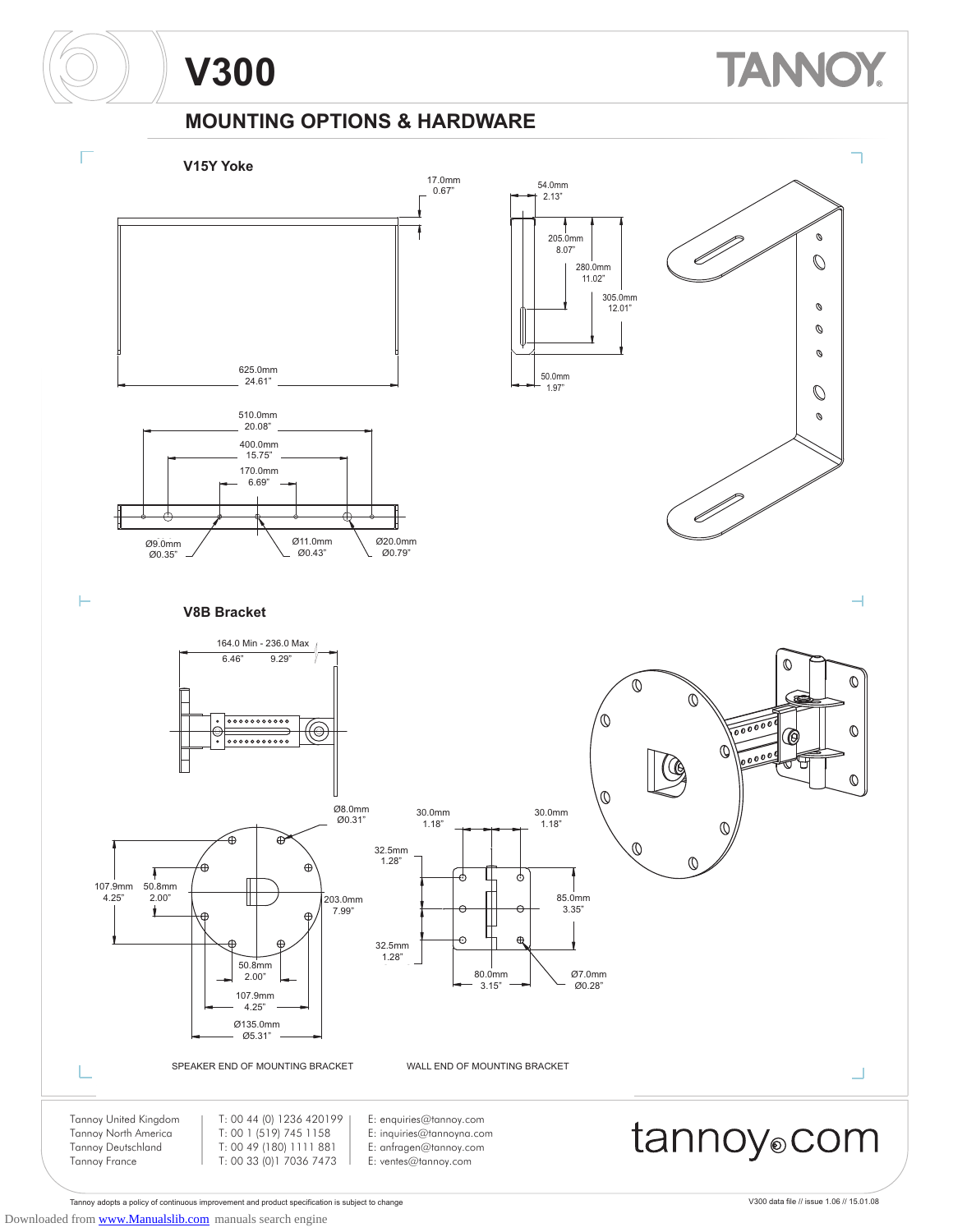### **TANNO** Y.

### **MOUNTING OPTIONS & HARDWARE**



| <b>PART NUMBER</b>                                                                                                                                                                | <b>MODEL NAME</b>                                                                                                                                                                                    |                                                                                                        | <b>COLOUR</b>                                                                                                                                      | <b>PACKED QUANTITY</b>  |
|-----------------------------------------------------------------------------------------------------------------------------------------------------------------------------------|------------------------------------------------------------------------------------------------------------------------------------------------------------------------------------------------------|--------------------------------------------------------------------------------------------------------|----------------------------------------------------------------------------------------------------------------------------------------------------|-------------------------|
| 8001 3190<br>80013191<br>8001 2780<br>8001 2790<br>8001 2800<br>8001 2810<br>8001 2820<br>8001 2830<br>8001 2840<br>8001 2860<br>8001 2870<br>8001 2850<br>8001 3300<br>8001 3301 | <b>V15Y</b><br><b>V15Y</b><br><b>VMY</b><br><b>VMY</b><br><b>VMB</b><br><b>VMB</b><br><b>VEB</b><br><b>VCS</b><br><b>VCS</b><br><b>VTH</b><br><b>VTH</b><br><b>VPC</b><br>Grille V300<br>Grille V300 |                                                                                                        | <b>Black</b><br>White<br><b>Black</b><br>White<br><b>Black</b><br>White<br><b>Black</b><br>White<br><b>Black</b><br>White<br><b>Black</b><br>White |                         |
|                                                                                                                                                                                   |                                                                                                                                                                                                      |                                                                                                        |                                                                                                                                                    |                         |
| Tannoy United Kingdom<br>Tannoy North America<br><b>Tannoy Deutschland</b><br><b>Tannoy France</b>                                                                                | T: 00 44 (0) 1236 420199  <br>T: 00 1 (519) 745 1158<br>T: 00 49 (180) 1111 881<br>T: 00 33 (0) 1 7036 7473                                                                                          | E: enquiries@tannoy.com<br>E: inquiries@tannoyna.com<br>E: anfragen@tannoy.com<br>E: ventes@tannoy.com |                                                                                                                                                    | tannoy <sub>®</sub> com |

Tannoy adopts a policy of continuous improvement and product specification is subject to change V300 data file // issue 1.06 // 15.01.08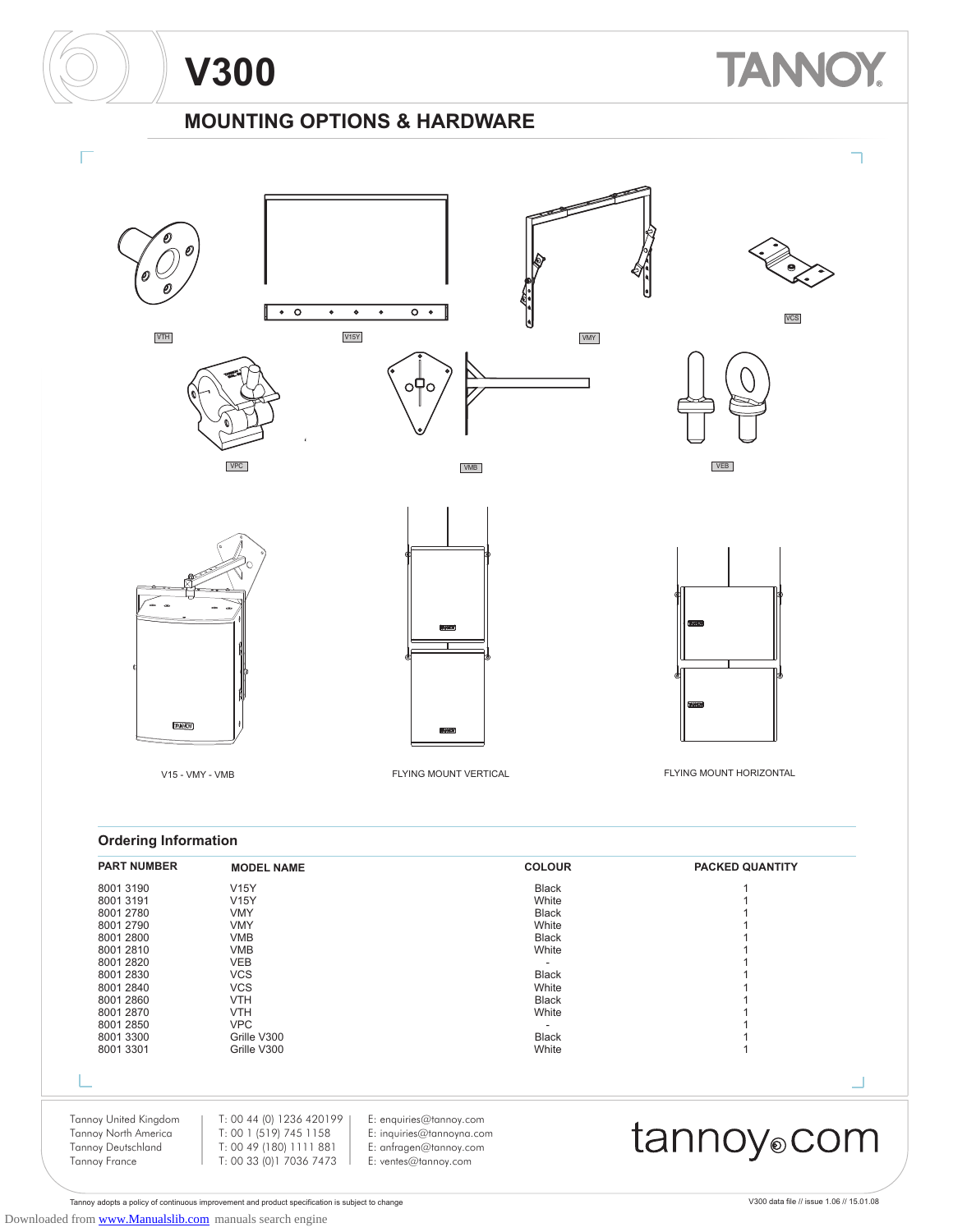#### **Architectural specifications**

The loudspeaker shall consist of a 300mm (12.00") full range, single point source SuperDual™ transducer. The low and the high frequency elements shall be combined by an internal passive crossover network operating at 1.8kHz, with 2nd order high pass, 2nd order low pass. A configurable switching arrangement on the input panel allows the user to select between full range passive or Bi-amped two way powering modes.

Performance of the loudspeaker, without any electronic control shall meet or exceed the following criteria: Frequency response measured at 1 metre on axis with swept sine wave shall be 56Hz - 28kHz (-3dB). Sensitivity shall be at least 98dB (anechoic) for 2.83 Volts @ 1 metre and shall be capable of producing a peak output level of 128dB (anechoic) on axis at 1 metre.

The dispersion of the loudspeaker shall be 90 degrees conical (-6dB). The system shall have a nominal impedance of 8 Ohms, maximum power handling shall be 500 Watts (programme). The enclosure shall be an optimally tuned (44.5 litre), vented and internally braced enclosure of birch plywood construction. The enclosure shall be fitted with a recessed rear mounted carrying handle, 8 x M10 bracket inserts and 8 x M10 integral mounting points for flying hardware.

The enclosure shall not exceed the following dimensions: 590 x 370 x 375mm (H x W x D) 23.23 x 14.57 x 14.76" (H x W x D)

The loudspeaker shall be the Tannoy...V300.

Tannoy United Kingdom Tannoy North America Tannoy Deutschland Tannoy France

T: 00 44 (0) 1236 420199 T: 00 1 (519) 745 1158 T: 00 49 (180) 1111 881 T: 00 33 (0)1 7036 7473

E: enquiries@tannoy.com E: inquiries@tannoyna.com E: anfragen@tannoy.com E: ventes@tannoy.com



Tannoy adopts a policy of continuous improvement and product specification is subject to change